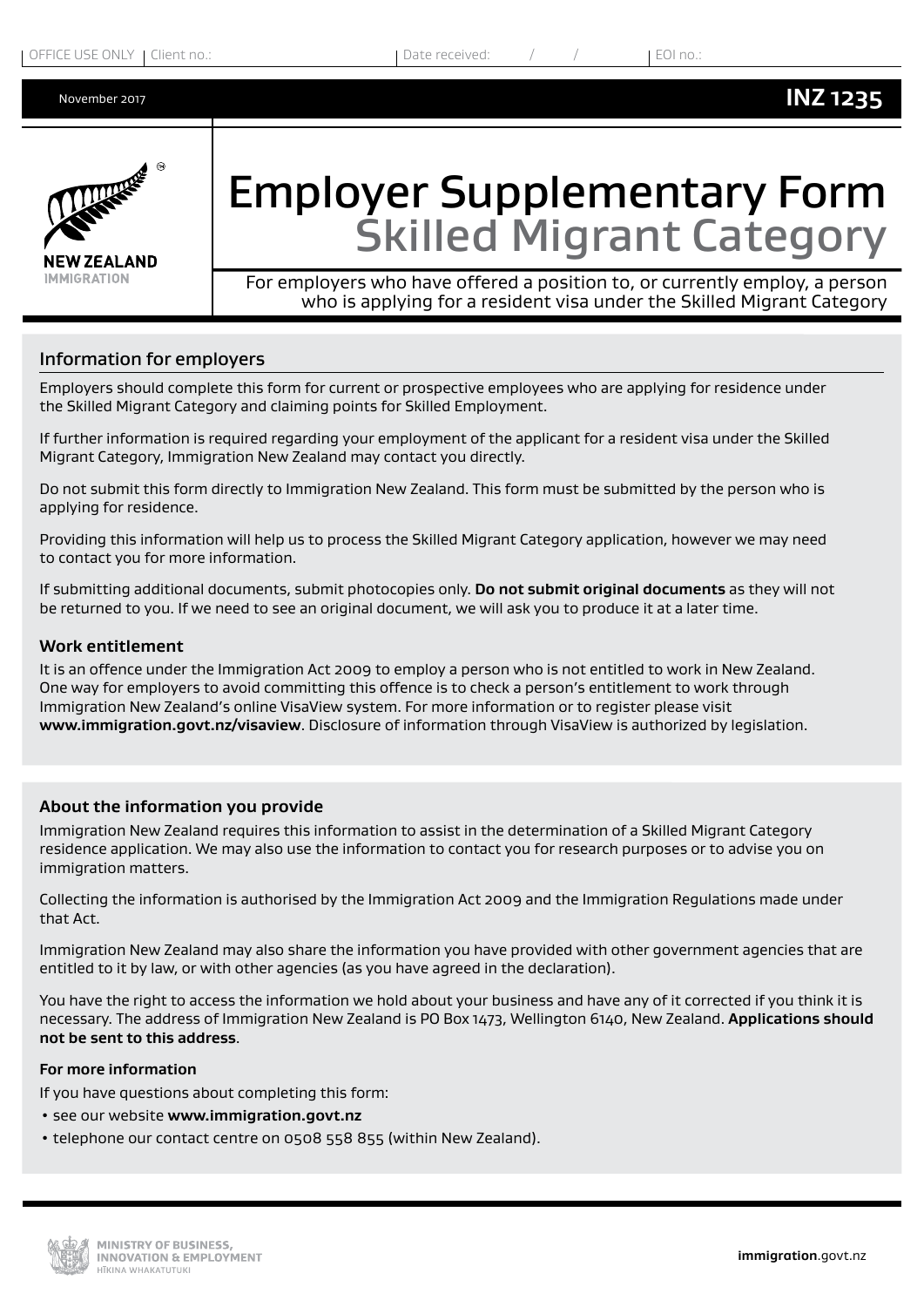# Section A Employer details

|                                                                                      | This form must be completed and signed by a person who has authority to make representations and enter into<br>agreements on the employer's behalf. Please answer all questions. If any question does not apply please answer<br>"N/A" for "not applicable". |  |  |  |  |
|--------------------------------------------------------------------------------------|--------------------------------------------------------------------------------------------------------------------------------------------------------------------------------------------------------------------------------------------------------------|--|--|--|--|
| Al State the name of the person to whom you have offered a position in your business |                                                                                                                                                                                                                                                              |  |  |  |  |
|                                                                                      | Family/last name<br>Given/first name(s)                                                                                                                                                                                                                      |  |  |  |  |
|                                                                                      |                                                                                                                                                                                                                                                              |  |  |  |  |
| A <sub>2</sub>                                                                       | <b>Business name</b>                                                                                                                                                                                                                                         |  |  |  |  |
| A <sub>3</sub>                                                                       | Business trading name                                                                                                                                                                                                                                        |  |  |  |  |
| <b>A4</b>                                                                            | Type of business                                                                                                                                                                                                                                             |  |  |  |  |
|                                                                                      | Government Dept<br>Company<br>Partnership<br>State Owned Enterprise (SOE)                                                                                                                                                                                    |  |  |  |  |
|                                                                                      | Sole Trader<br>Franchise<br>Trust<br>Other                                                                                                                                                                                                                   |  |  |  |  |
| A <sub>5</sub>                                                                       | Other names the business has traded under                                                                                                                                                                                                                    |  |  |  |  |
| A <sub>6</sub>                                                                       | New Zealand Business Number<br>For help search: www.nzbn.govt.nz                                                                                                                                                                                             |  |  |  |  |
| A <sub>7</sub>                                                                       | Name of person completing this form<br>Family/last name<br>Given/first name(s)                                                                                                                                                                               |  |  |  |  |
| A <sub>8</sub>                                                                       | Position or job title                                                                                                                                                                                                                                        |  |  |  |  |
| A <sub>9</sub>                                                                       | Employer's contact details                                                                                                                                                                                                                                   |  |  |  |  |
|                                                                                      | Name of contact person if different from that given at $ x $                                                                                                                                                                                                 |  |  |  |  |
|                                                                                      |                                                                                                                                                                                                                                                              |  |  |  |  |
|                                                                                      | Telephone                                                                                                                                                                                                                                                    |  |  |  |  |
|                                                                                      | Email                                                                                                                                                                                                                                                        |  |  |  |  |
|                                                                                      |                                                                                                                                                                                                                                                              |  |  |  |  |
|                                                                                      | Website                                                                                                                                                                                                                                                      |  |  |  |  |
| <b>Physical Address</b><br>Postal Address (if different from physical)               |                                                                                                                                                                                                                                                              |  |  |  |  |
|                                                                                      |                                                                                                                                                                                                                                                              |  |  |  |  |
|                                                                                      |                                                                                                                                                                                                                                                              |  |  |  |  |
|                                                                                      |                                                                                                                                                                                                                                                              |  |  |  |  |
|                                                                                      |                                                                                                                                                                                                                                                              |  |  |  |  |
|                                                                                      |                                                                                                                                                                                                                                                              |  |  |  |  |
| <b>A10</b>                                                                           | Are you an Accredited Employer with Immigration New Zealand?                                                                                                                                                                                                 |  |  |  |  |
|                                                                                      | Go to Section C<br>Yes<br>Please provide your accreditation number                                                                                                                                                                                           |  |  |  |  |
|                                                                                      | Go to $ \mathbf{A}\mathbf{n} $<br>No                                                                                                                                                                                                                         |  |  |  |  |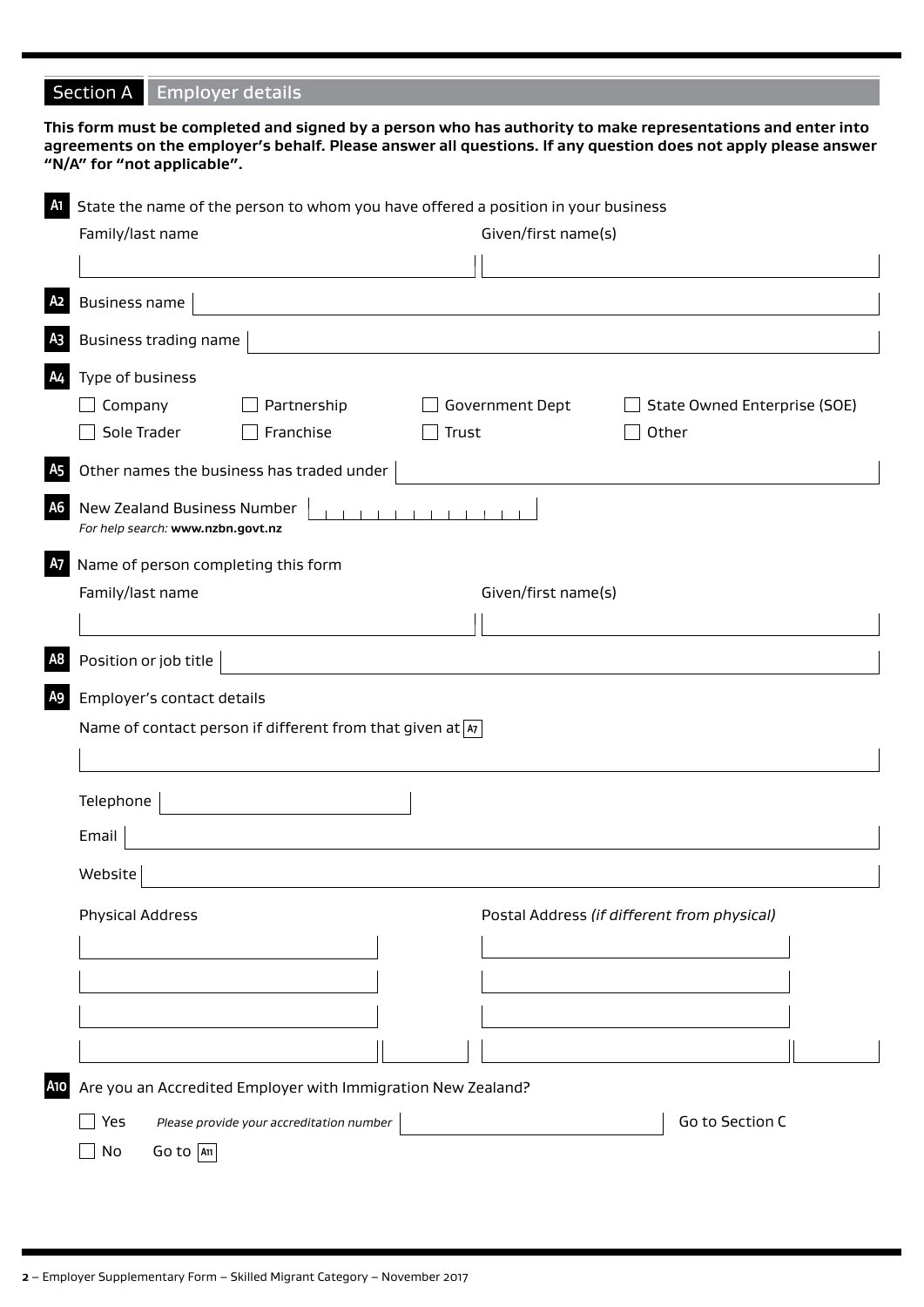| A11        | Are you a Government Department?<br>(Government Department has the meaning given as per Section 2(1) of the Public Finance Act 1989)                                                                                                                                                                                                |  |  |  |  |  |
|------------|-------------------------------------------------------------------------------------------------------------------------------------------------------------------------------------------------------------------------------------------------------------------------------------------------------------------------------------|--|--|--|--|--|
|            | Go to Section C<br>Yes                                                                                                                                                                                                                                                                                                              |  |  |  |  |  |
|            | Go to Section B<br>No                                                                                                                                                                                                                                                                                                               |  |  |  |  |  |
|            |                                                                                                                                                                                                                                                                                                                                     |  |  |  |  |  |
|            | <b>Section B</b><br><b>Employer's business details</b>                                                                                                                                                                                                                                                                              |  |  |  |  |  |
| <b>B</b> 1 | How many years and/or months has the business been operating?                                                                                                                                                                                                                                                                       |  |  |  |  |  |
|            |                                                                                                                                                                                                                                                                                                                                     |  |  |  |  |  |
| B2         | Number of current employees (including management)                                                                                                                                                                                                                                                                                  |  |  |  |  |  |
| B3         | Number of employees who are temporary work visa holders                                                                                                                                                                                                                                                                             |  |  |  |  |  |
| B4         | Number of employees who are New Zealand citizens or residence class visa holders                                                                                                                                                                                                                                                    |  |  |  |  |  |
| <b>B5</b>  | Industry sector                                                                                                                                                                                                                                                                                                                     |  |  |  |  |  |
|            | Accounting/Finance<br>Engineering & Science<br>Information Technology<br>Sales & Marketing                                                                                                                                                                                                                                          |  |  |  |  |  |
|            | <b>Administration &amp; Customer Service</b><br>Sports<br>Film<br>Legal                                                                                                                                                                                                                                                             |  |  |  |  |  |
|            | Manufacturing<br>Telecommunications<br>Advertising, Media & PR<br>Healthcare                                                                                                                                                                                                                                                        |  |  |  |  |  |
|            | Agriculture, Forestry & Fishing<br><b>Human Resources</b><br>Retail<br>Water, Gas, Electricity                                                                                                                                                                                                                                      |  |  |  |  |  |
|            | <b>Education &amp; Training</b>                                                                                                                                                                                                                                                                                                     |  |  |  |  |  |
|            | Other (please specify)                                                                                                                                                                                                                                                                                                              |  |  |  |  |  |
| <b>B6</b>  | Please give brief details of your business (if further details are given in a separate document please state this).                                                                                                                                                                                                                 |  |  |  |  |  |
|            | Type of business                                                                                                                                                                                                                                                                                                                    |  |  |  |  |  |
|            |                                                                                                                                                                                                                                                                                                                                     |  |  |  |  |  |
|            |                                                                                                                                                                                                                                                                                                                                     |  |  |  |  |  |
|            | Product or services                                                                                                                                                                                                                                                                                                                 |  |  |  |  |  |
|            |                                                                                                                                                                                                                                                                                                                                     |  |  |  |  |  |
|            |                                                                                                                                                                                                                                                                                                                                     |  |  |  |  |  |
|            |                                                                                                                                                                                                                                                                                                                                     |  |  |  |  |  |
| B7         | Have the owners, directors or managers of your business ever been convicted of any offence by the Serious<br>Fraud Office or the New Zealand Police arising in the course of, or resulting from, business dealings<br>Yes Provide details including name, date and outcome and any penalty imposed and/or remedial action required. |  |  |  |  |  |
|            |                                                                                                                                                                                                                                                                                                                                     |  |  |  |  |  |
|            | No                                                                                                                                                                                                                                                                                                                                  |  |  |  |  |  |
|            |                                                                                                                                                                                                                                                                                                                                     |  |  |  |  |  |
|            |                                                                                                                                                                                                                                                                                                                                     |  |  |  |  |  |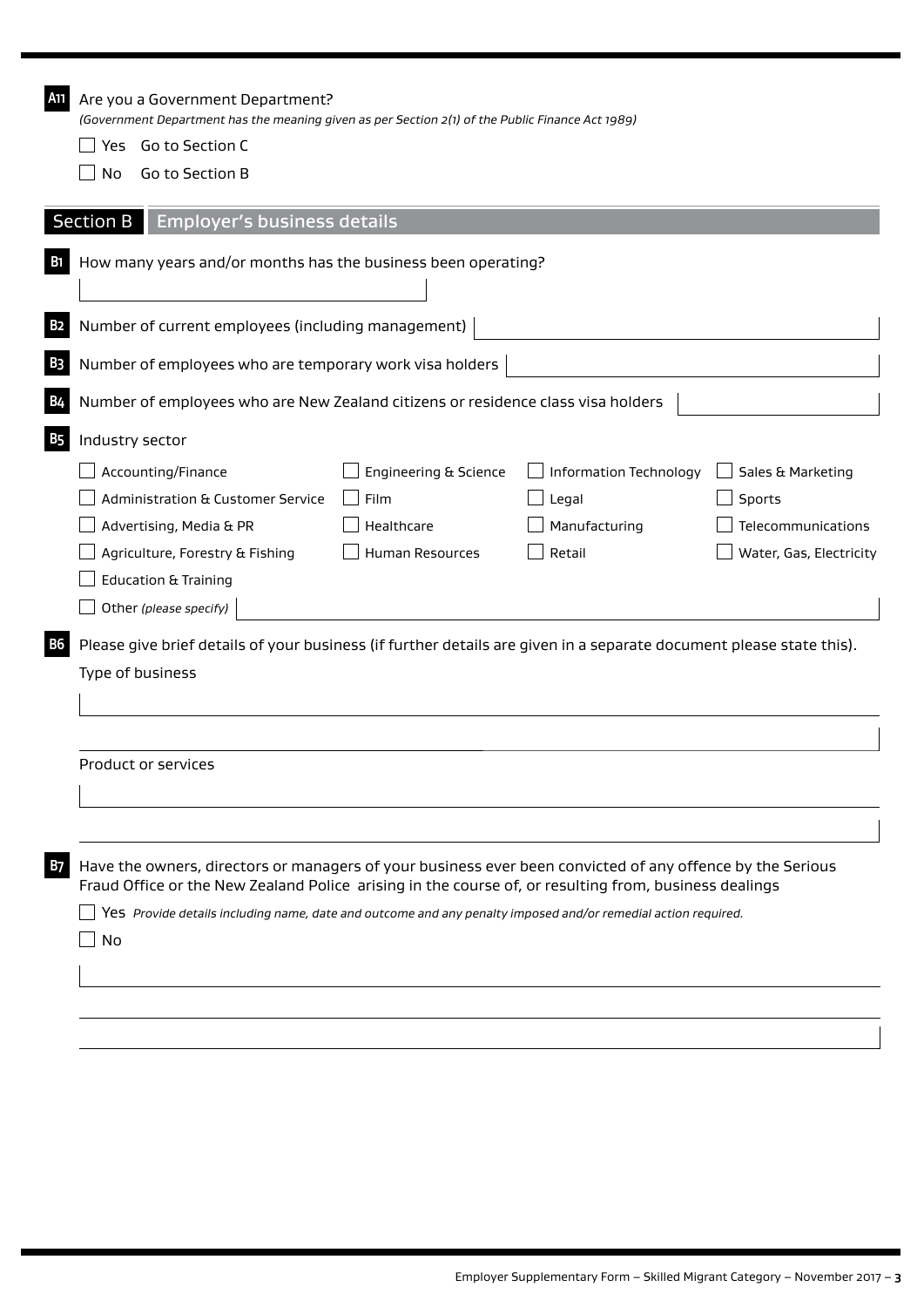## Section C Position details

#### **Provide details of the position you have offered to the potential or current employee.**

|                | Job title                                                                                                                                                                                                                                                                                                                                                                   |
|----------------|-----------------------------------------------------------------------------------------------------------------------------------------------------------------------------------------------------------------------------------------------------------------------------------------------------------------------------------------------------------------------------|
| C <sub>2</sub> | ANZSCO occupation title, occupation code, and skill level.<br>(ANZSCO is the Australian and New Zealand Standard Classification of Occupations. Most New Zealand occupations are listed in the<br>ANZSCO, with a six-digit occupation code and a skill level ranging from 1 (highly-skilled) to 5 (unskilled)). For more information see<br>www.immigration.govt.nz/anzsco. |
|                | ANZSCO occupation title                                                                                                                                                                                                                                                                                                                                                     |
|                | ANZSCO skill level<br>ANZSCO occupation code                                                                                                                                                                                                                                                                                                                                |
| C3             | Address of the place of employment (if different from that stated at question $\boxed{49}$ )                                                                                                                                                                                                                                                                                |
|                |                                                                                                                                                                                                                                                                                                                                                                             |
| C <sub>4</sub> | What was, or will be, the start date of the employment?                                                                                                                                                                                                                                                                                                                     |
|                |                                                                                                                                                                                                                                                                                                                                                                             |
| C5             | Was the employment position held by someone previously?                                                                                                                                                                                                                                                                                                                     |
| C6             | If applicable, how many people does or will the employee manage or have report to them?                                                                                                                                                                                                                                                                                     |
|                |                                                                                                                                                                                                                                                                                                                                                                             |
| C7             | Type of work, duties and responsibilities                                                                                                                                                                                                                                                                                                                                   |
|                |                                                                                                                                                                                                                                                                                                                                                                             |
| C8             | Details of pay and conditions of employment (including hours worked)                                                                                                                                                                                                                                                                                                        |
|                |                                                                                                                                                                                                                                                                                                                                                                             |
| C9             | Qualifications and/or previous work experience required for this position                                                                                                                                                                                                                                                                                                   |
|                |                                                                                                                                                                                                                                                                                                                                                                             |
|                |                                                                                                                                                                                                                                                                                                                                                                             |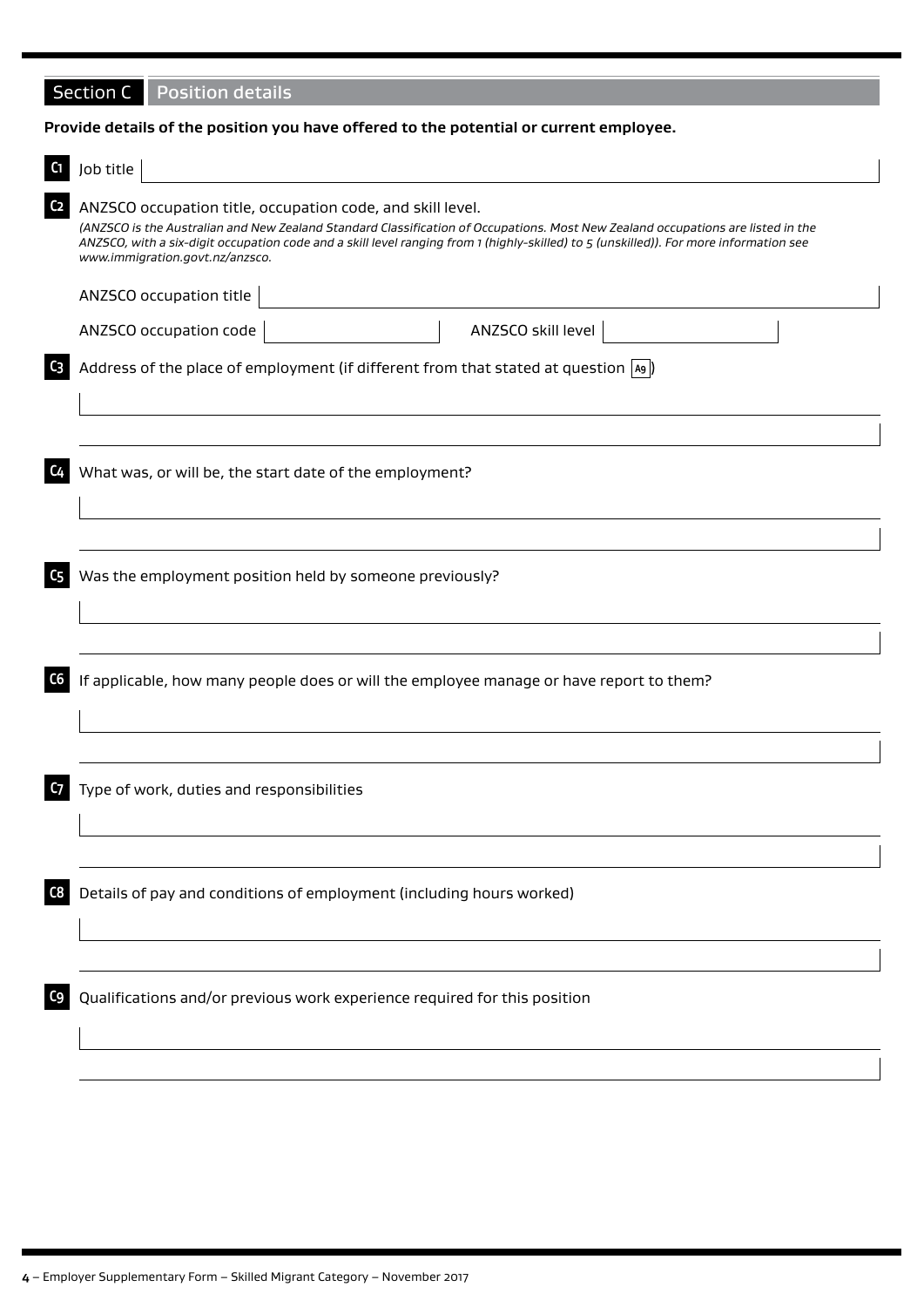### Section D | Declaration by employer

**This section must be read and signed by a person who has authority to make representations and enter into agreements on the employer's behalf.**

**I understand the notes and questions in this form and I declare that the information given about my business is true and correct.**

**I understand that further information relating to business records, sets of accounts, financial statements and other records deemed necessary may be requested.**

**I understand that if I make any false statements, or provide any false or misleading information, or have changed or altered this form in any way, that I may also be committing an offence under sections 342 and 348 of the Immigration Act 2009 and may be liable to prosecution.**

**I agree to inform Immigration New Zealand about any relevant changes to the circumstances of my business that may impact on the current or prospective applicant's employment that occur after I complete this form.**

**I authorise Immigration New Zealand to make any enquiries it deems necessary in respect of the documents or information provided in respect of this form, and to share information provided about me or my business with other government agencies (including overseas agencies) to the extent necessary to make decisions.**

| Signature of employer | Date $ _{\text{D}+}$ | ן צו צו צו צו או אווים די |
|-----------------------|----------------------|---------------------------|
| Job title or position |                      |                           |

Section E Declaration by person assisting the employer to complete this form

**This section must be completed and signed by any person who has assisted the employer by providing immigration advice, explaining, translating, or filling in the form for the employer. If the employer does not have an immigration adviser, and no one helped the employer to fill in this form, this section does not have to be completed.**

*If you are unlicensed when you should be licensed under the Immigration Advisers Licensing Act 2007, Immigration New Zealand will return your client's application. It is an offence to provide immigration advice without holding a licence.*

*For more information and to view the register of licensed advisers, go to the Immigration Advisers Authority website www.iaa.govt.nz, or email info@iaa.govt.nz or write to them at PO Box 6222, Wellesley Street, Auckland 1141, New Zealand.*

Name and address of person assisting employer

*Same as name and address given at* **A7** or **A9** Go to next page.

Family/last name Given/first name(s)

Organisation name (if applicable) and address

New Zealand Business Number (for New Zealand businesses only) *For help search:* **www.nzbn.govt.nz**  $\overline{\phantom{a}}$ Telephone |

| . <b>.</b>              |  |
|-------------------------|--|
|                         |  |
|                         |  |
| <b>Emab</b> il<br>Email |  |
|                         |  |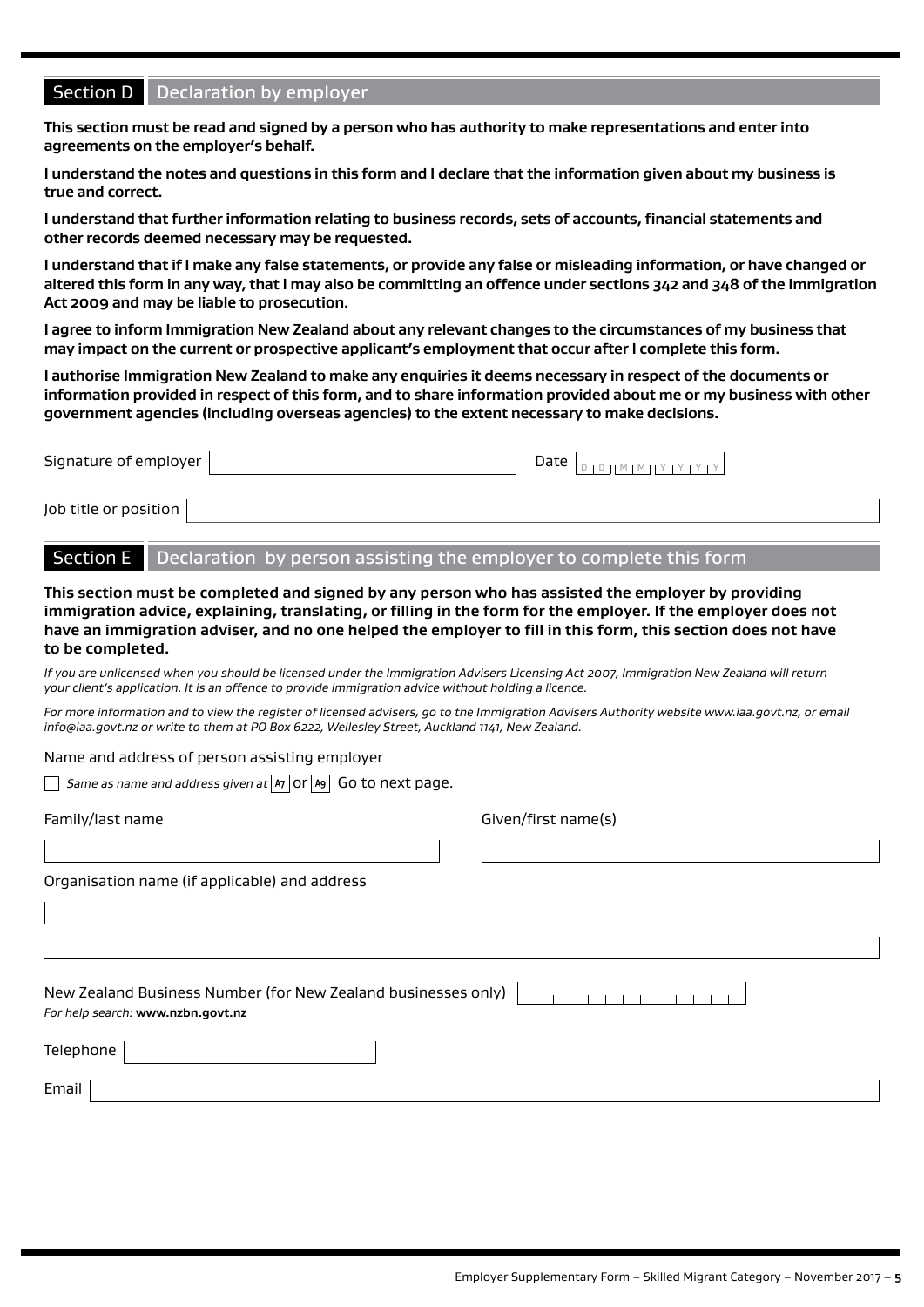| I understand that after the employer has signed this form it is an offence for me to change or add further<br>information, or change or add any documents attached to the form, without making a statement identifying<br>what information or material has been changed, added or attached and by whom. If I make changes or additions,<br>I must state on the form what they were, who made them and the reason they were made.<br>I understand that the maximum penalty for this offence is a fine of up to NZ \$100,000 and/or a term of<br>imprisonment of up to seven years. |  |  |  |
|-----------------------------------------------------------------------------------------------------------------------------------------------------------------------------------------------------------------------------------------------------------------------------------------------------------------------------------------------------------------------------------------------------------------------------------------------------------------------------------------------------------------------------------------------------------------------------------|--|--|--|
|                                                                                                                                                                                                                                                                                                                                                                                                                                                                                                                                                                                   |  |  |  |
| I certify that the employer agreed that the information provided was correct before signing the declaration.                                                                                                                                                                                                                                                                                                                                                                                                                                                                      |  |  |  |
| $\Box$ I have assisted the employer as an interpreter/translator.                                                                                                                                                                                                                                                                                                                                                                                                                                                                                                                 |  |  |  |
| $\Box$ I have assisted the employer with recording information on the form.                                                                                                                                                                                                                                                                                                                                                                                                                                                                                                       |  |  |  |
| I have assisted the employer in another way.<br>Please specify                                                                                                                                                                                                                                                                                                                                                                                                                                                                                                                    |  |  |  |
| I have provided immigration advice (as defined in the Immigration Advisers Licensing Act 2007)                                                                                                                                                                                                                                                                                                                                                                                                                                                                                    |  |  |  |
| If you are a licensed adviser, please provide your licence details.                                                                                                                                                                                                                                                                                                                                                                                                                                                                                                               |  |  |  |
| Licence type                                                                                                                                                                                                                                                                                                                                                                                                                                                                                                                                                                      |  |  |  |
| $\Box$ provisional $\Box$ limited. List conditions specified in the register.<br>  full                                                                                                                                                                                                                                                                                                                                                                                                                                                                                           |  |  |  |
|                                                                                                                                                                                                                                                                                                                                                                                                                                                                                                                                                                                   |  |  |  |
| Licence number $ 2, 0 $<br>Go to Section R: Declaration by person assisting the applicant.                                                                                                                                                                                                                                                                                                                                                                                                                                                                                        |  |  |  |
| Signature of person assisting                                                                                                                                                                                                                                                                                                                                                                                                                                                                                                                                                     |  |  |  |